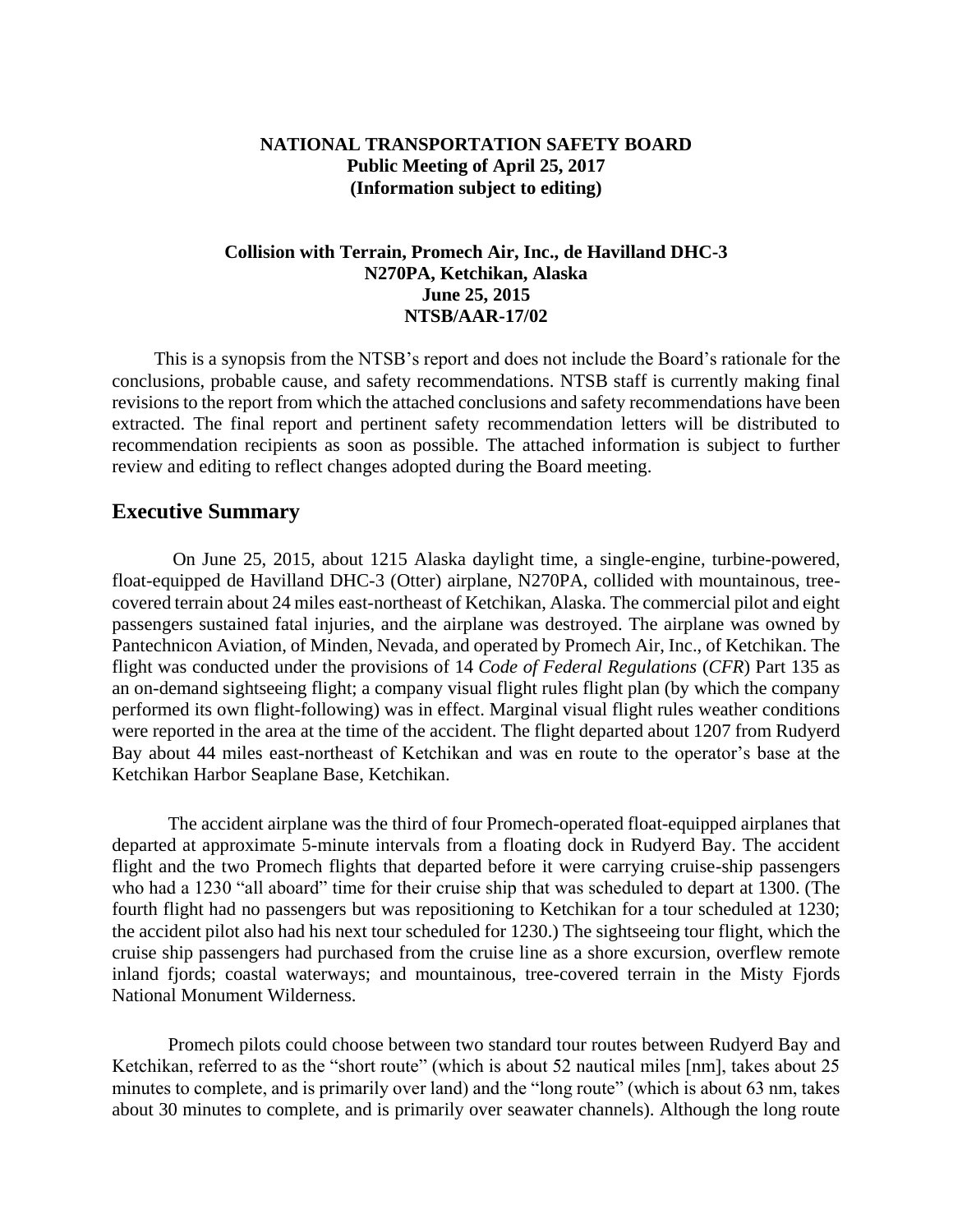was less scenic, it was generally preferred in poor weather conditions because it was primarily over water, which enabled the pilots to fly at lower altitudes (beneath cloud layers) and perform an emergency or precautionary landing, if needed. Route choice was at each pilot's discretion based on the pilot's assessment of the weather. The accident pilot and two other Promech pilots (one of whom was repositioning an empty airplane) chose the short route for the return leg, while the pilot of the second Promech flight to depart chose the long route.

Information obtained from weather observation sources, weather cameras, and photographs and videos recovered from the portable electronic devices (PEDs) of passengers on board the accident flight and other tour flights in the area provided evidence that the accident flight encountered deteriorating weather conditions. Further, at the time of the accident, the terrain at the accident site was likely obscured by overcast clouds with visibility restricted in rain and mist. Although the accident pilot had climbed the airplane to an altitude that would have provided safe terrain clearance had he followed the typical short route (which required the flight to pass two nearly identical mountains before turning west), the pilot instead deviated from that route and turned the airplane west early (after it passed only the first of the two mountains). The pilot's route deviation placed the airplane on a collision course with a 1,900-ft mountain, which it struck at an elevation of about 1,600 ft mean sea level. In the final 2 seconds of the flight, the airplane pitched up rapidly before colliding with terrain. The timing of this aggressive pitch-up maneuver strongly supports the scenario that the pilot continued the flight into near-zero visibility conditions, and, as soon as he realized that the flight was on a collision course with the terrain, he pulled aggressively on the elevator flight controls in an ineffective attempt to avoid the terrain.

Although Promech's *General Operations Manual* specified that both the pilot and the flight scheduler must jointly agree that a flight can be conducted safely before it is launched, no such explicit concurrence occurred between the accident pilot and the flight scheduler (or any member of company management) before the accident flight. As a result, the decision to initiate the accident tour rested solely with the accident pilot, who had less than 2 months' experience flying air tours in Southeast Alaska and had demonstrated difficulty calibrating his own risk tolerance for conducting tour flights in weather that was marginal or below Federal Aviation Administration (FAA) minimums. Further, evidence from the accident tour flight and the pilot's previous tour flights support that the pilot's decisions regarding his tour flights were influenced by schedule pressure; his attempt to emulate the behavior of other, more experienced pilots whose flights he was following; and Promech's organizational culture, which tacitly endorsed flying in hazardous weather conditions, as evidenced (in part) by the company president/chief executive officer's own tour flight below FAA minimums on the day of the accident.

The National Transportation Safety Board (NTSB) identified the following safety issues as a result of this accident investigation:

 **Need for training program improvements for Ketchikan air tour operators that address pilot human factors issues such as pilot assessment of safe weather conditions, pilot recognition of potentially hazardous local weather patterns, and operational influences on pilot decision-making.** Ketchikan's air tour industry, which involves the operation of float-equipped airplanes at low altitudes through fjords and mountain valleys,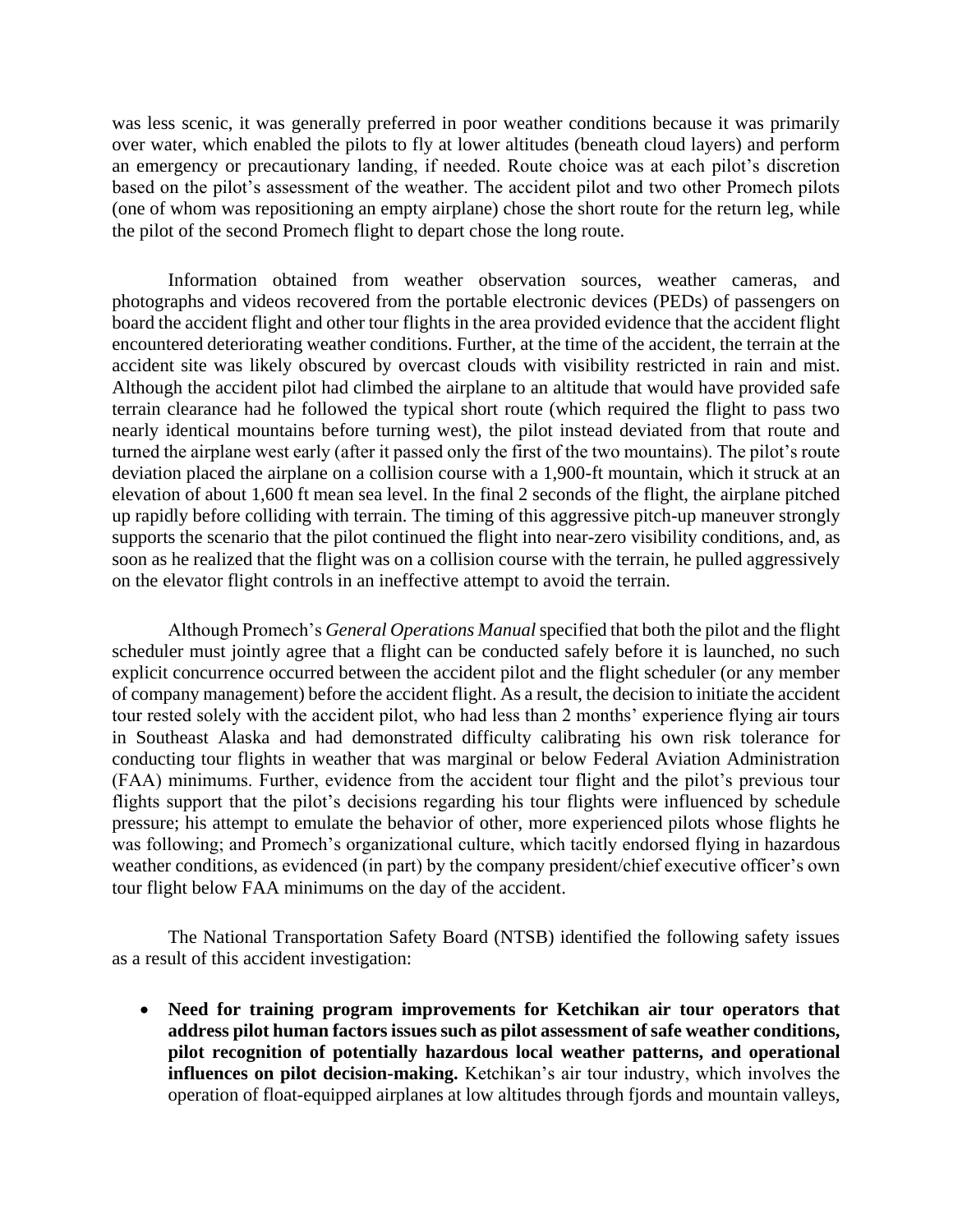is subject to a dynamic local weather environment. The accident pilot had received cuebased and controlled flight into terrain (CFIT)-avoidance training (specific to operations in Ketchikan) in a basic aircraft training device (BATD). However, the BATD (which is designed to serve as a platform for procedural and operational performance tasks) did not provide a realistic decision-making scenario, and the training was insufficient to counteract the cultural and peer influences that encouraged the pilot to continue flight into deteriorating weather.

- **Need for collaboration among Ketchikan air tour operators to identify and mitigate operational hazards through analysis of automatic dependent surveillance-broadcast (ADS-B) data.** During the investigation, NTSB investigators reviewed ADS-B data from Ketchikan-area tour flights to gain valuable insight into where and at what altitudes tour flights were conducted. However, there is no mechanism for Ketchikan-area air tour operators to review and discuss such objective data to identify any operational hazards reflected in the data and collaborate on mitigation strategies.
- **Lack of conservative weather minimums for Ketchikan air tour operators.** The Ketchikan air tour industry is competitive, and, on the day of the accident, Promech and other operators that were willing to take the most weather risks were able to fly more revenue passengers. It is likely that, unless corrective action is taken, some operators will continue to disregard weather minimums, thus putting pressure on other operators to follow suit to stay competitive. More conservative minimums, particularly when combined with open discussions of how actual behavior compares with the established requirements (for example, through a review and discussion of ADS-B data as described above), can help establish a safety-oriented culture that will encourage pilots to fly more conservatively.
- **Lack of defined curriculum segments for CFIT-avoidance training for all 14** *CFR* Part 135 operators. Although the accident pilot received some CFIT-avoidance training, such training is not required for pilots of fixed-wing aircraft operated under Part 135; FAAapproved training programs and the guidance for principal operations inspectors for evaluating CFIT-avoidance training programs (as specified in FAA Order 8900.1) applies only to helicopter operations.
- **Nuisance alerts from the Class B terrain awareness and warning system (TAWS) during tour operations.** The accident airplane's Chelton EFIS included an integrated caution/warning/advisory (CWA) system that could provide an auditory voice annunciation (such as "pull up") accompanied by a red flag with text (such as "PULL UP") on the display. Based on its turbine-power and passenger-seating configuration, the accident airplane was required to be equipped with Class B TAWS, which specifies an alerting threshold of 700 ft above ground level (agl) during cruise flight and 500 ft agl during descent. However, the float-equipped accident airplane was authorized, per 14 *CFR*  $135.203(a)(1)$ , to cruise over the surface as low as 500 ft agl, which is below the Class B TAWS design alerting threshold. Several tour pilots reported that frequent nuisance alerts during tour operations prompted them to inhibit the alerts. (Technical Standard Order C151c defines a nuisance alert as "an inappropriate alert, occurring during normal safe operations, which is the result of the design performance limitation of TAWS.")The switch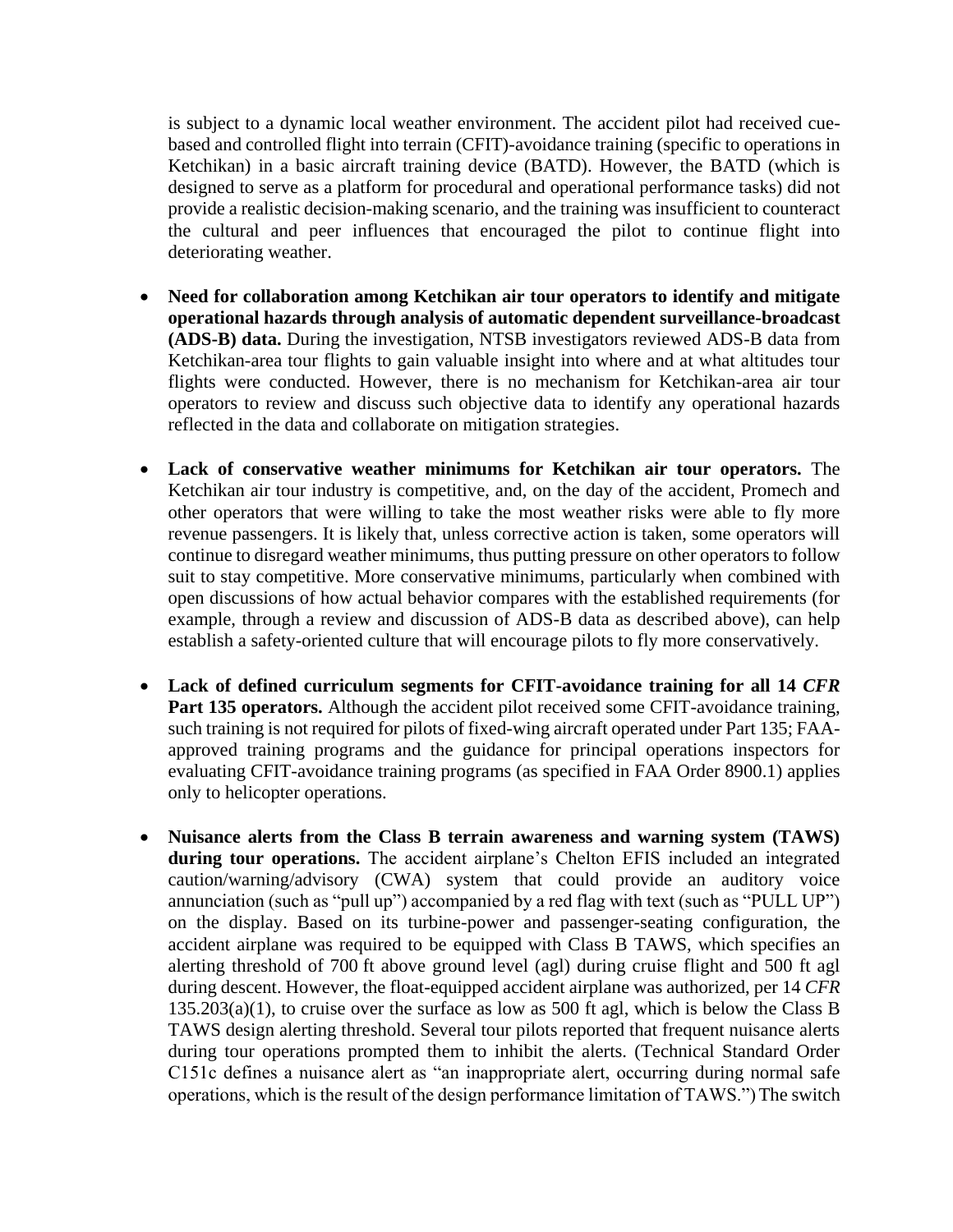controlling the accident airplane's TAWS CWA auditory and flag alerting functions was set to the "inhibit" position. Nuisance alerts and the associated increase in the use of the inhibit mode prevent TAWS from effectively providing the intended protection.

- **Limitations of older software and terrain database versions for the legacy Chelton Flight Systems FlightLogic electronic flight instrument system (EFIS).** The accident airplane was equipped with a Chelton EFIS, which is a legacy system still in use in many airplanes operated in Alaska. The system's original 2003 terrain database, which was installed in the accident airplane, does not distinguish small, inland bodies of water from the surrounding terrain. The more-detailed 2007 terrain database update depicts bodies of water in blue. The Chelton system is also capable of depicting terrain hazards on the multifunction display as a red (warning) or yellow (caution) overlay on the terrain map. According to the system's manufacturer, EFIS software version 6.0B (which was installed in the accident airplane) displays these red and yellow overlays with some degree of transparency so that the underlying terrain outlines can be distinguished. However, for operators using older versions of the EFIS software, these overlays may not be as transparent and may obscure the terrain depiction on the map. Thus, the limitations of the older software and terrain database versions can negatively affect the usefulness of these systems for reference.
- **Lack of minimum training requirements for operational control personnel and lack of guidance for FAA inspectors for performing oversight of operational control training programs.** Promech's training and supervision of the flight scheduler who was on duty on the day of the accident was insufficient to ensure that she fully understood and was performing her responsibilities to work jointly with the pilots to make safe and appropriate operational control decisions. Although 14 *CFR* 119.69 requires that a person exercising operational control be qualified through training, experience, and expertise, the FAA has no minimum training requirements for personnel authorized to exercise operational control and provides no guidance for inspector oversight of operational control training programs.
- **Need for cruise line industry awareness of schedule pressures associated with air tours sold as shore excursions.** The cruise industry may not be aware that air tour operators that fly air tours as cruise line shore excursions may face schedule pressures to return passengers to the ship on time.
- **Lack of a requirement for a safety management system (SMS) for Part 135 operators.** Promech lacked an SMS, which has been recognized in the industry as an effective way to establish and reinforce a positive safety culture. This accident is one of many Part 135 accidents and incidents in which the NTSB has determined that operational issues played a role. An SMS would have helped Promech learn from previous safety-related incidents, including those in which pilots had difficulty avoiding adverse weather during tour flights, and establish policies to reduce the risks of recurrence.
- **Lack of a crash-resistant flight recorder system.** The airplane was not equipped, and was not required to be equipped, with any crash-resistant flight recording system. However,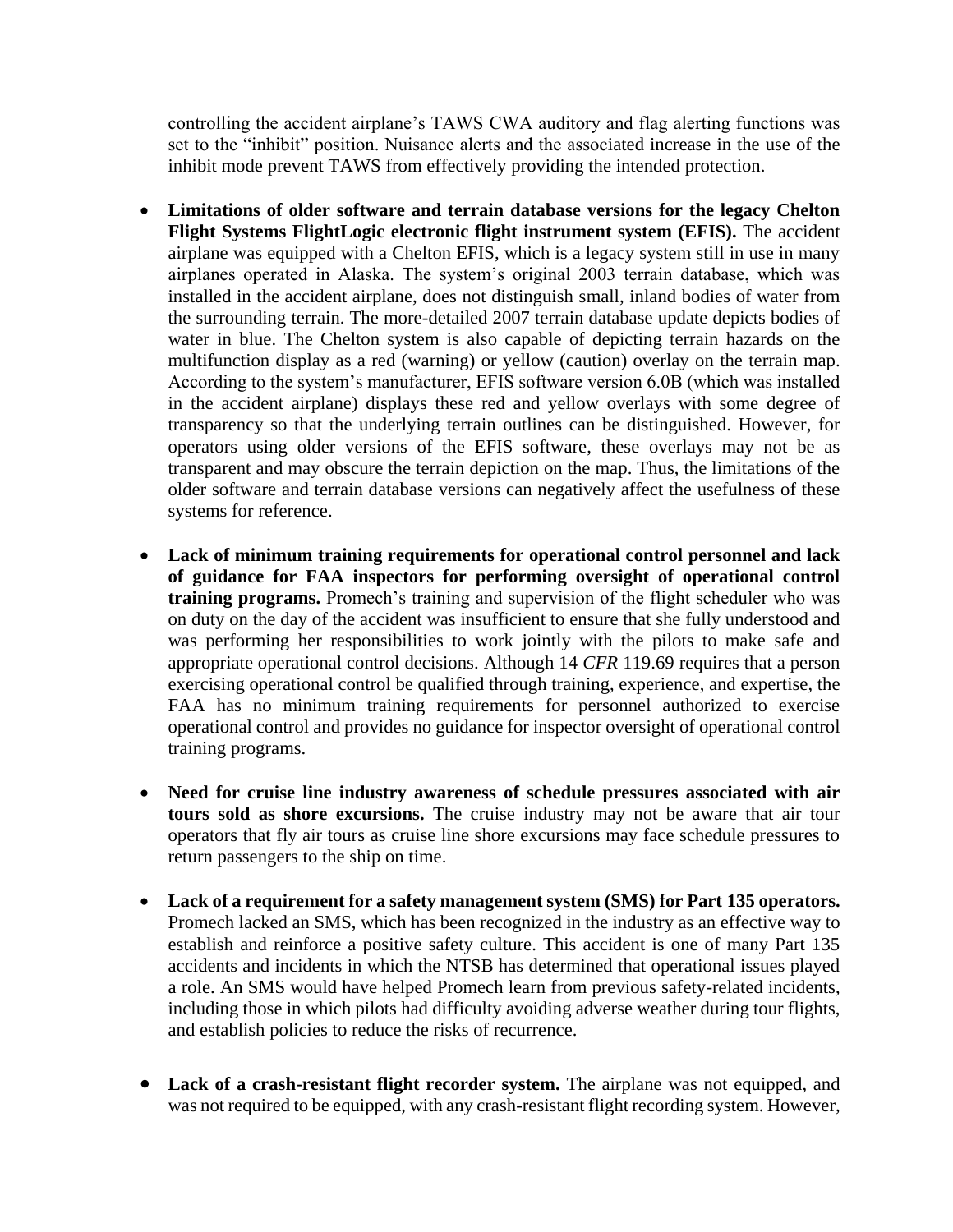data retrieved from other devices, including the Chelton system and passenger PEDs, as well as recorded ADS-B data, provided information about the accident flight. Had these devices been destroyed by the accident sequence or ADS-B not been installed, the accident airplane's flightpath and altitude, the localized weather conditions, and the pilot's actions at the end of the flight would have been in doubt. Although the recovered data were invaluable to this investigation, the nonregulated nature of the devices challenged the investigation because their data lacked the types of critical details provided by the devices that meet the criteria specified in FAA Technical Standard Order C197, "Information Collection and Monitoring Systems."

# **Findings**

- 1. The pilot was properly certificated and qualified in accordance with federal regulations and company requirements. No evidence was found indicating that the pilot's performance was affected by fatigue, medical conditions, toxins, alcohol or other drugs.
- 2. The airplane had no preimpact anomalies that would have precluded its normal operation.
- 3. Based on the damage and high loads sustained during the impact sequence, the accident was not survivable.
- 4. The accident flight encountered deteriorating weather conditions over the southern half of Ella Lake, and, at the time of the accident, the terrain at the accident site was likely obscured by overcast clouds with visibility restricted in rain and mist.
- 5. The pilot's continued flight in low-visibility conditions at a lower-than-normal vantage point in an area in which he lacked extensive flying experience reduced his ability to visually identify landmarks and resulted in a navigational error due to geographic disorientation.
- 6. For single-engine airplanes operated under 14 *Code of Federal Regulations* Part 135 that frequently operate at altitudes below their respective terrain awareness and warning system class design alerting threshold, the nuisance alerts and associated increase in the use of the inhibit mode prevents the system from effectively providing the intended protection.
- 7. For legacy Chelton systems in use by many Alaska operators, the more-detailed 2007 terrain database update and the current electronic flight instrument system software version provide pilots with more useful terrain information for position reference and for use in escaping an inadvertent encounter with instrument meteorological conditions during visual flight.
- 8. The pilot's decision to fly a riskier, overland route despite marginal weather conditions and the availability of a safer, overwater route was influenced by schedule pressure and his attempt to emulate the behavior of other, more experienced pilots whose flights he was following.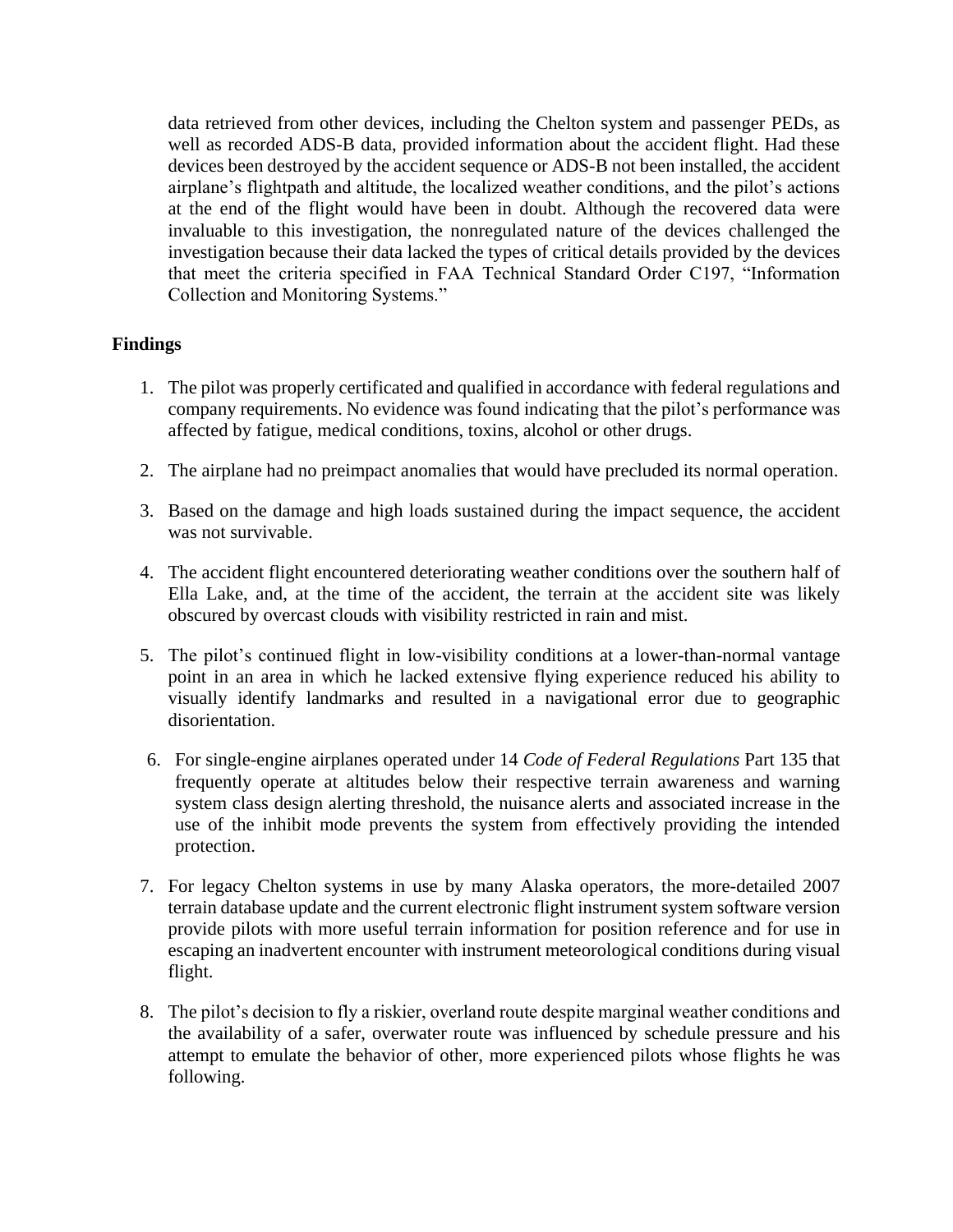- 9. As evidenced by the company president/chief executive officer's own tour flights on the day of the accident, Promech management fostered a company culture that tacitly endorsed operating in weather conditions that were below Federal Aviation Administration minimums.
- 10. The cue-based and controlled flight into terrain avoidance training modules that Promech provided the accident pilot were insufficient to counteract cultural and peer influences that encouraged the pilot to continue the flight into deteriorating weather conditions.
- 11. Controlled flight into terrain (CFIT)-avoidance training for 14 *Code of Federal Regulations* (*CFR*) Part 135 airplane pilots, similar to that which is specified for helicopter pilots in Federal Aviation Administration Order 8900.1, could reduce the risk of CFIT accidents for all 14 *CFR* Part 135 airplane operations.
- 12. Promech did not exercise an adequate level of operational control of the accident pilot's flights on the morning of the accident.
- 13. Promech's training and supervision of the flight scheduler were insufficient to ensure that she was qualified under 14 *Code of Federal Regulations* 119.69 and fully understood and could perform her responsibilities to work jointly with the pilots to make safe and appropriate operational control decisions.
- 14. A flight scheduler with more in-depth operational control training might have played a more influential role in ensuring that flights conducted on the morning of the accident were safe for pilots to initiate and complete.
- 15. Guidance for establishing a Federal Aviation Administration-approved structured training program and qualification module would help operators ensure that persons authorized to exercise operational control are appropriately trained and possess the knowledge and experience required to make safe and appropriate operational control decisions.
- 16. All 14 *Code of Federal Regulations* Part 135 operators could benefit from best practices guidance on operational control, similar to that which is provided in Advisory Circular 120-96A, "Operations Control Center for Helicopter Air Ambulance Operators."
- 17. A quantitative and qualitative standard would enable the Federal Aviation Administration to evaluate the training methods and content of operational control training programs.
- 18. Although Promech had a hazard reporting system, the system was underused by the pilots, and the company's informal safety processes were not effective for identifying major risks in the company's flight operations and did not facilitate organizational learning about major areas of risk.
- 19. A safety management system can benefit all 14 *Code of Federal Regulations* Part 135 operators because they require the operators to incorporate formal system safety methods into their internal oversight programs.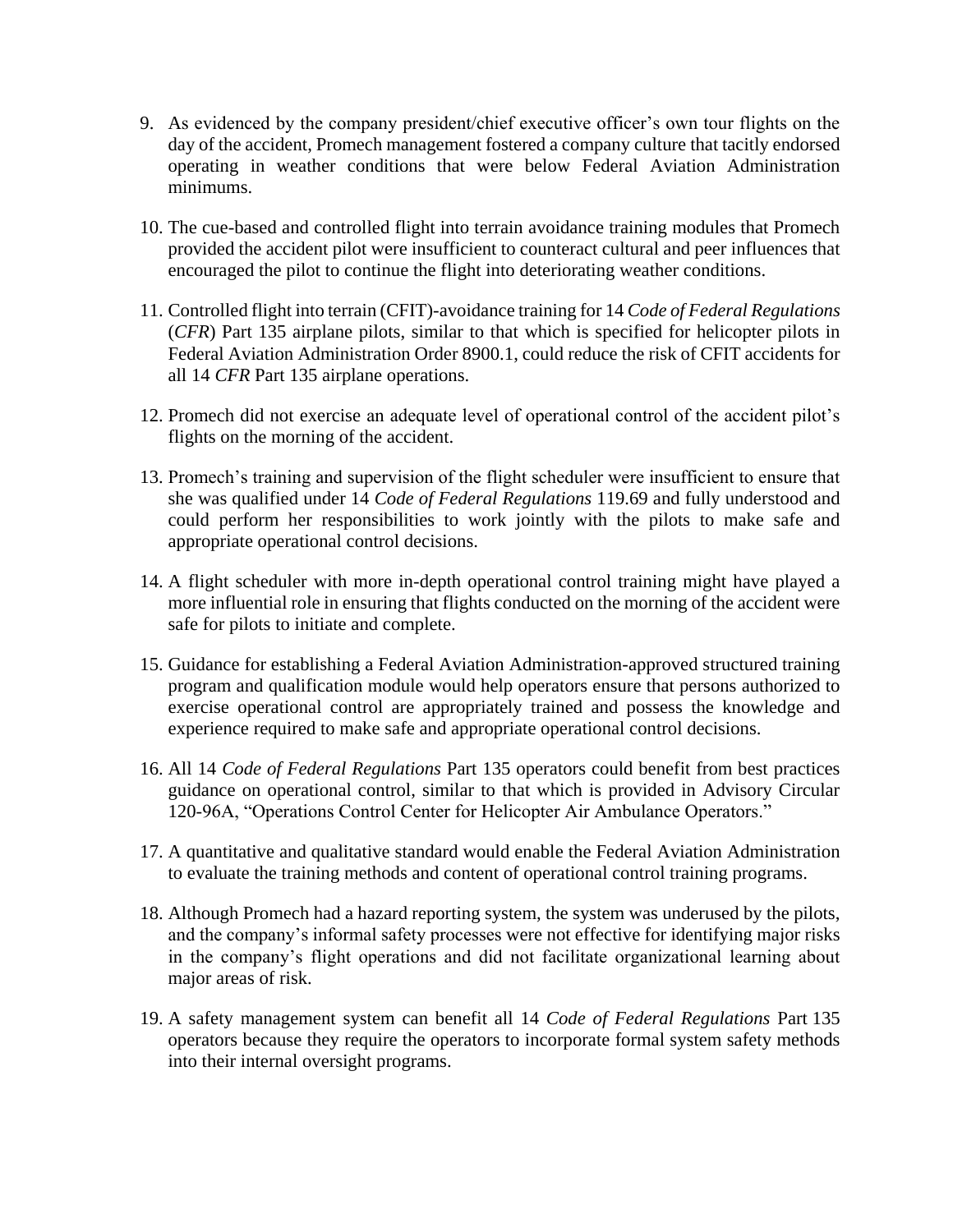- 20. The establishment of a more conservative set of weather minimums that are tailored to the types of air tour operations that occur in Ketchikan and are applied to all area air tour operators would help balance competing goals of production and safety and remove the incentive of individual operators to adopt the lowest possible weather minimums to stay competitive.
- 21. Automatic dependent surveillance-broadcast information from a focused operational area could serve as a basis for the Federal Aviation Administration to promote open, nonpunitive discussions of safety issues reflected in objective data to increase awareness of operational hazards.
- 22. A robust discussion by the Cruise Lines International Association's safety committee with its members about the scheduling pressures associated with air tour shore excursions identified in this investigation would benefit the entire cruise industry.
- 23. A flight recorder system that captured images of the pilot's forward view would have benefitted this accident investigation and provided potentially valuable information for air tour operator training programs.

## **PROBABLE CAUSE**

The National Transportation Safety Board determines that the probable cause of this accident was (1) the pilot's decision to continue visual flight into an area of instrument meteorological conditions, which resulted in his geographic disorientation and controlled flight into terrain; and (2) Promech's company culture, which tacitly endorsed flying in hazardous weather and failed to manage the risks associated with the competitive pressures affecting Ketchikan-area air tour operators; its lack of a formal safety program; and its inadequate operational control of flight releases.

## **RECOMMENDATIONS**

#### **New Recommendations**

As a result of this investigation, the National Transportation Safety Board makes the following new safety recommendations:

#### **To the Federal Aviation Administration:**

1. Implement ways to provide effective terrain awareness and warning system (TAWS) protections while mitigating nuisance alerts for single-engine airplanes operated under 14 *Code of Federal Regulations* Part 135 that frequently operate at altitudes below their respective TAWS class design alerting threshold.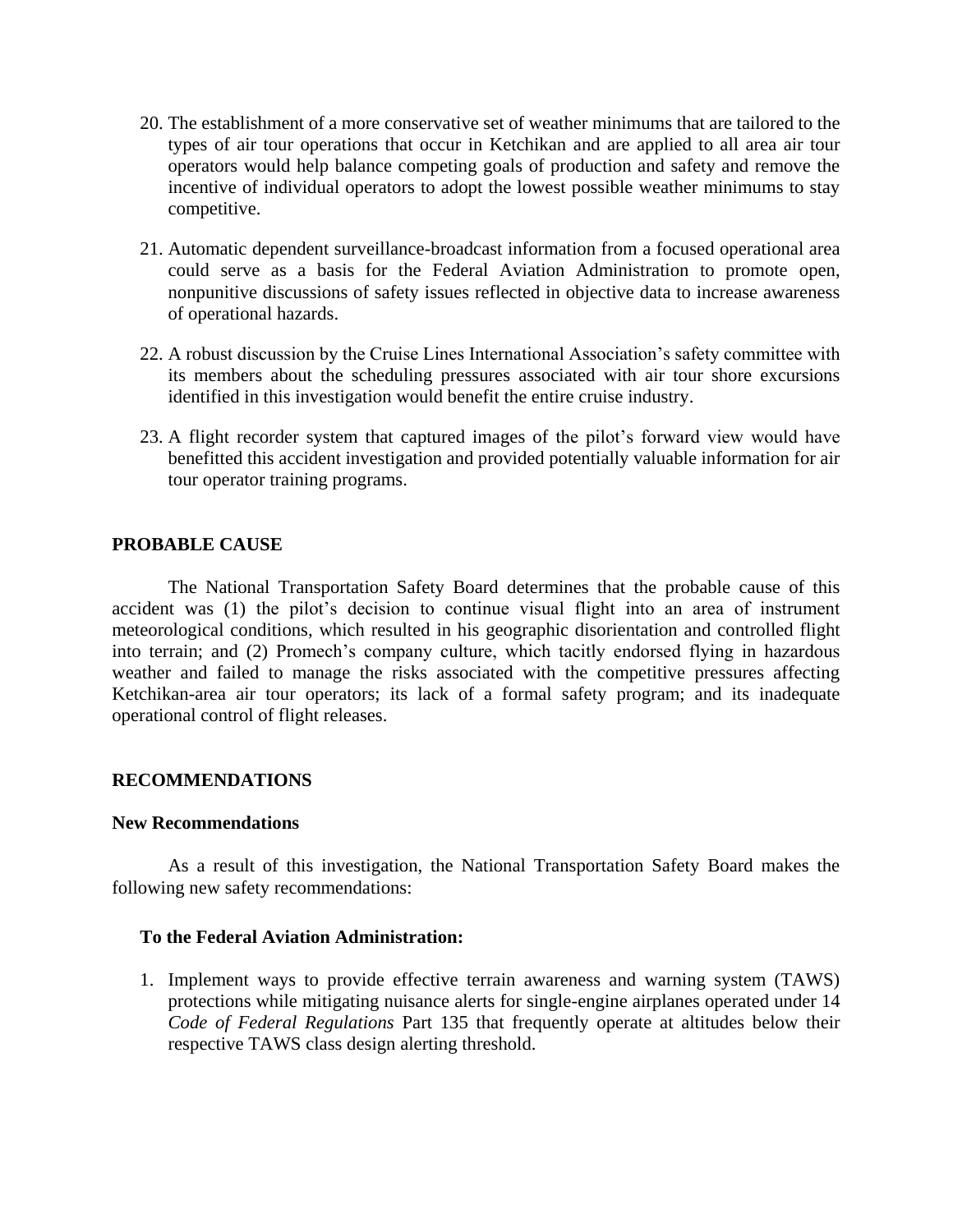- 2. Discuss at the next Ketchikan Air Safety meeting database and software considerations for legacy Chelton systems and encourage operators to use the most current terrain database and electronic flight instrument system software.
- 3. Work with members of the Ketchikan air tour industry to improve existing training programs aimed at reducing the risk of weather-related accidents involving continuation of flight under visual flight rules into instrument meteorological conditions, with special attention paid to the human factors issues identified in this investigation, including (1) the need to help pilots better calibrate what constitutes safe weather conditions to conduct flights based on objective standards and requirements, such as set criteria for what landmarks must be clearly visible from which locations in order to proceed on a particular route; (2) the need to help pilots who are new to the area recognize dynamic local weather patterns that can place them in a dangerous situation; and (3) operational influences on pilot decision-making.
- 4. Expand the application of Federal Aviation Administration Order 8900.1, Volume 3, Chapter 19, Section 6, "Safety Assurance System: Flight Training Curriculum Segments," paragraphs 3-1251(B) and 3-1252, which address controlled-flight-into-terrain-avoidance training programs for 14 *Code of Federal Regulations* (*CFR*) Part 135 helicopter operations, to all 14 *CFR* Part 135 operations.
- 5. Establish minimum initial and recurrent training requirements for personnel authorized to exercise operational control, including, but not limited to, approved subject knowledge areas, training hours, subject hours, and qualification modules.
- 6. Publish an advisory circular that provides guidance on operational control best practices, including but not limited to such areas as risk mitigation strategies, joint flight safety responsibilities, prior experience of operational control personnel, and operational control personnel duty time limitations.
- 7. Revise Federal Aviation Administration Order 8900.1 to include guidance for inspector oversight of operational control training program subject areas, including, but not limited to, the criteria for a qualification module.
- 8. Analyze automatic dependent surveillance-broadcast data from Ketchikan air tour operations on an ongoing basis and meet annually with Ketchikan air tour operators to engage in a nonpunitive discussion of any operational hazards reflected in the data and collaborate on mitigation strategies for any hazards identified.
- 9. Develop and implement special operating rules for the Ketchikan air tour industry that include en route visual flight rules weather minimums that are tailored to the industry's unique requirements and are more conservative than those specified in 14 *Code of Federal Regulations* Part 135.